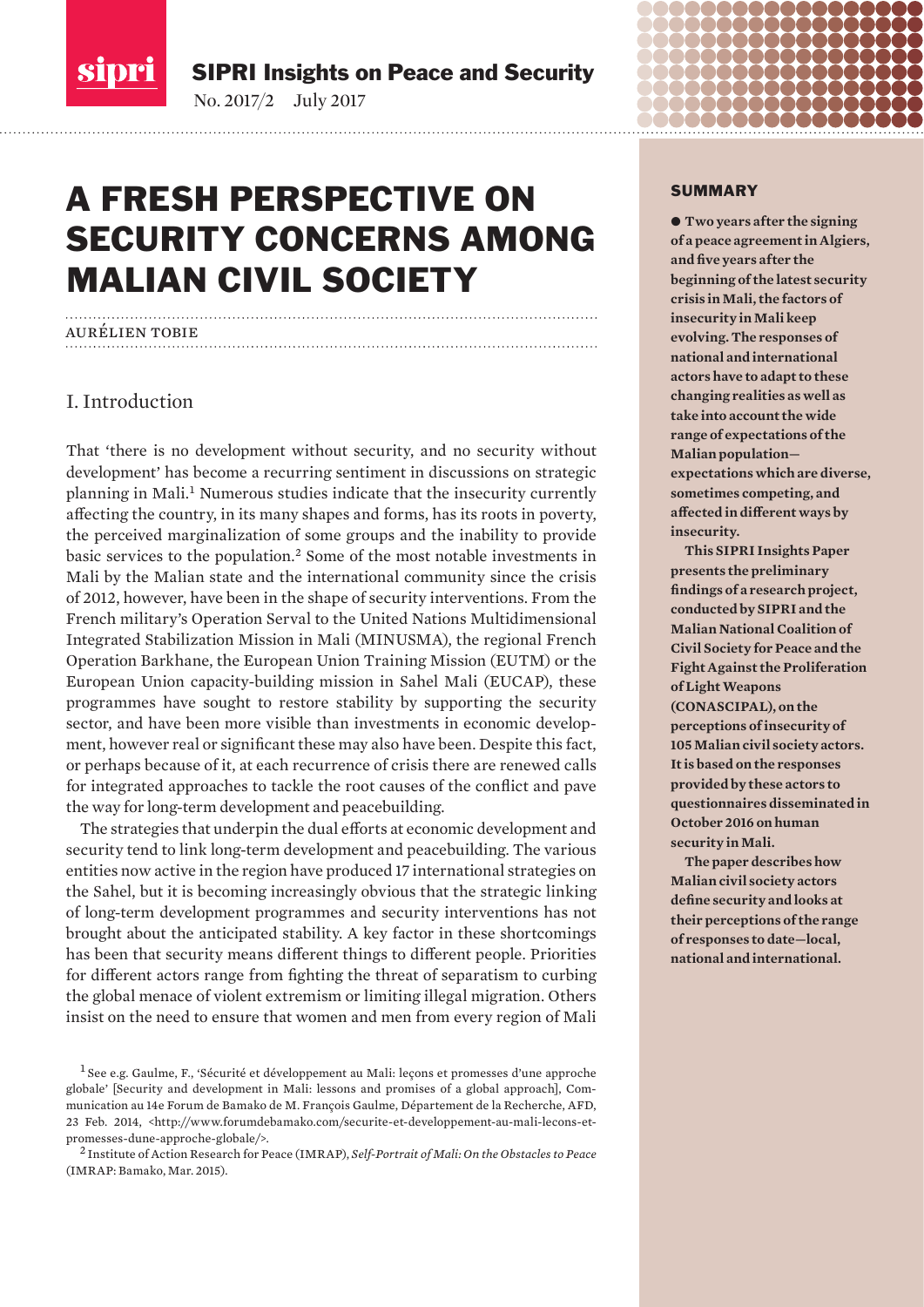

,,,,,,,,,,,,,,

**Figure 1.** The locations of the 35 Monitoring Groups for Peace and Security in Mali

have access to the services they need to build a sustainable future for themselves and their families. The multiple perceptions of what constitutes security have yet to be unpacked in the strategies that aim to address these problems.

It is, therefore, crucial to better understand the drivers of insecurity primarily from the perspectives of the communities directly affected, and how security and development interventions can have a concrete effect on these drivers

A better understanding of the perceptions of security held by the actors directly concerned with the turmoil affecting Mali can help decision makers adapt their policies to needs. It can highlight the differences in priorities between men and women

and help to inform the design of more inclusive policies. It can also help key actors understand how different strands of the population might have different, and sometimes opposing, views on the same issue. Finally, it can help explain why some policies benefit from the support of the population while some, perhaps those less in line with their priorities, might be resisted.

This SIPRI Insights Paper summarizes the main points that emerged from research conducted as part of a project led by SIPRI and the Malian National Coalition of Civil Society for Peace and the Fight Against the Proliferation of Light Weapons (CONASCIPAL). Following a brief explanation of the methodology used, it presents the key points that emerged from a consultation with Malian civil society actors on their views of what constitute the drivers of insecurity in Mali, and the effectiveness of the responses to date.

#### II. Methodology

The SIPRI and CONASCIPAL project, 'Building a sustainable peace in Mali: civil society contributions to security policies', seeks to identify the concerns of Malian civil society actors with regard to human security and the options open to civil society to support policies in this area.3 The research

<sup>&</sup>lt;sup>3</sup> Human security is understood in a broader way than simply protection from physical violence. It is defined in the 1994 United Nations Human Development Report as 'freedom from fear' and 'freedom from want'. UN Secretary-General, Kofi Annan noted that human security 'must encompass economic development, social justice, environmental protection, democratization, disarmament, and respect for human rights and the rule of law'. Annan, K., 'Towards a culture of peace', eds F. Mayor in collaboration with R-P. Droit, *Letters to Future Generations* (UNESCO: Paris, 1999), <http://unesdoc.unesco.org/images/0011/001185/118573E.pdf>.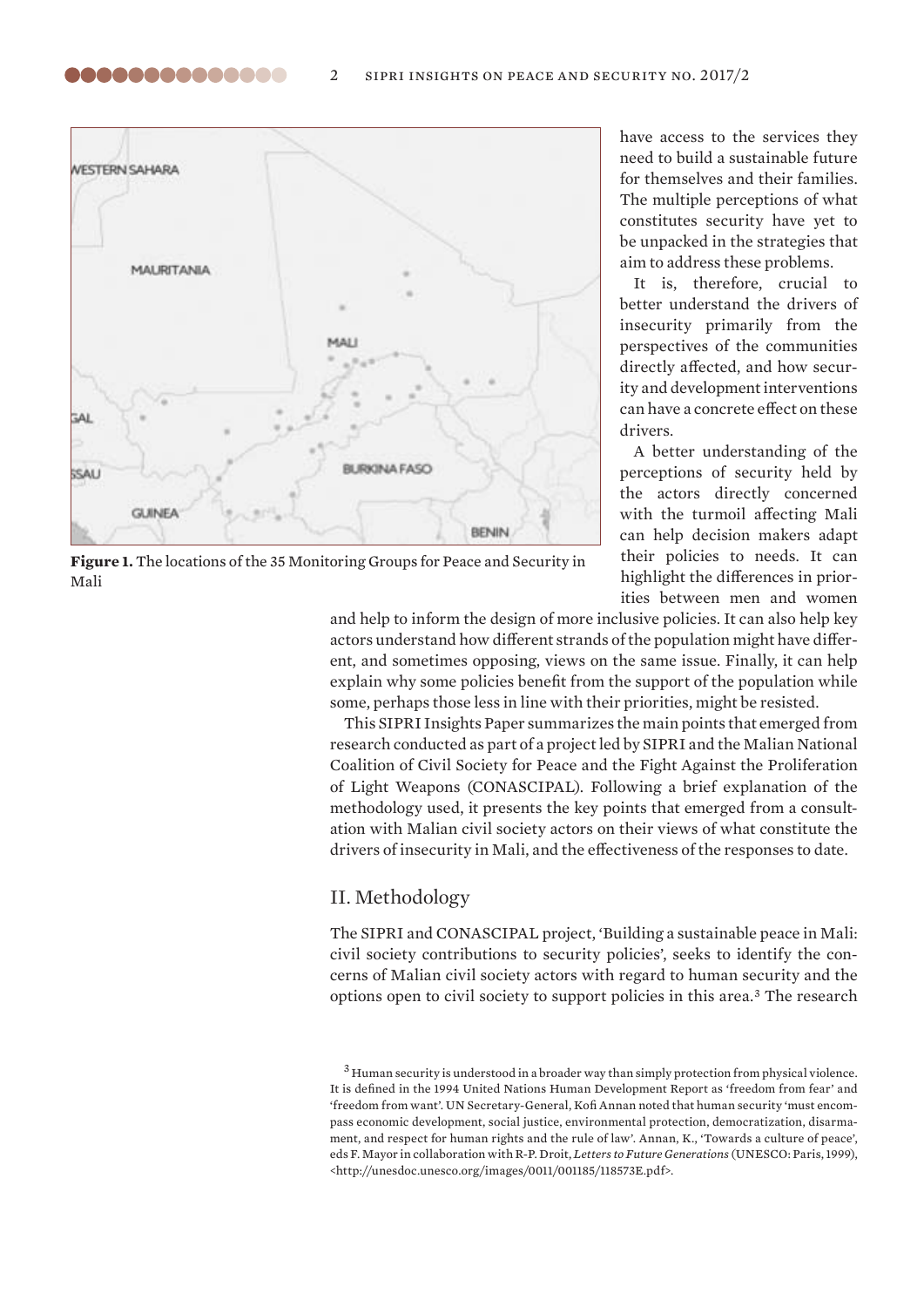..............

methodology of the project is based on the involvement of a national network of civil society actors.

The Monitoring Groups for Peace and Security (MGPS) are made up of selected civil society actors in 35 localities throughout 9 of the 10 regions of Mali as well as the capital district of Bamako (see figure 1). Each of the MGPS groups has three members: a representative of the local youth associations, a representative of the local women's association and a local community leader from that locality.4 During the preliminary research phase, each monitoring group member completed a questionnaire, designed by SIPRI and Malian academics, on civil society perceptions of security issues and attitudes to the various actors involved in these issues at the local, national and international levels. Additional data was collected through focus groups organized by the monitoring groups in their respective localities.

SIPRI analysed the responses to these questionnaires and the reports from the focus groups. The conclusions were presented to the MGPS at a valid ation meeting on 7–8 March 2017 and to Malian and international stakeholders at a national forum in Bamako on 11 March 2017, which discussed the main findings and explored them in more detail.

In October 2016, 105 questionnaires were completed by the MGPS members and sent to SIPRI. Of these, 93 questionnaires answered all the questions and were usable for analysis. Although this sample size is not large enough to perform a thorough quantitative analysis, the participants in the study were carefully selected to reflect the diversity of civil society in Mali, in terms of gender, geographical origin and ethnic background. The data was interrogated to identify interesting trends from among the respondents, and was then used as a basis for discussion at the validation meeting and the national forum, which gathered together all the civil society actors active in the project as well as donors, other civil society organizations and government representatives.

Respondents attended from 9 of the 10 regions of Mali.<sup>5</sup> Respondents' identification data have been used to filter their responses by gender, age, geographical origin, level of education and economic situation. In order to highlight the regional dimensions of security and of existing disparities, and to allow a comparison of data given the sample size, three geographical zones were identified: North (the regions of Kidal, Timbuktu, Gao and Ménaka); Central (Mopti and Ségou); and South (Koulikoro, Sikasso, Kayes and the district of Bamako). One-third of the respondents are women, and their responses differed on a number of points (see below).

In order to increase the amount of data available for the analysis, between December 2016 and February 2017 the MGPS organized 105 focus groups in the localities involving more than 2000 participants. These focus groups

5 A 36th MGPS was brought into the project in Mar. 2017, enabling the coverage to reach all 10 regions of Mali. The findings presented in this paper, however, do not include data collected from the Taoudeni region.

 $4$  At the beginning of the project, a consultation methodology allowed the project leads to identify 35 communes using a set of criteria to ensure that a wide diversity of situations was represented (rural and urban localities, ethnic representation etc.). Another round of consultation among civil society in these localities helped identify the MGPS members. For more background on the project see Tobie, A., 'Beyond the peace agreement: how can civil society contribute to peace in Mali?', SIPRI, Stockholm, 14 Nov. 2016, <https://www.sipri.org/commentary/essay/2016/beyond-peaceagreement-mali>.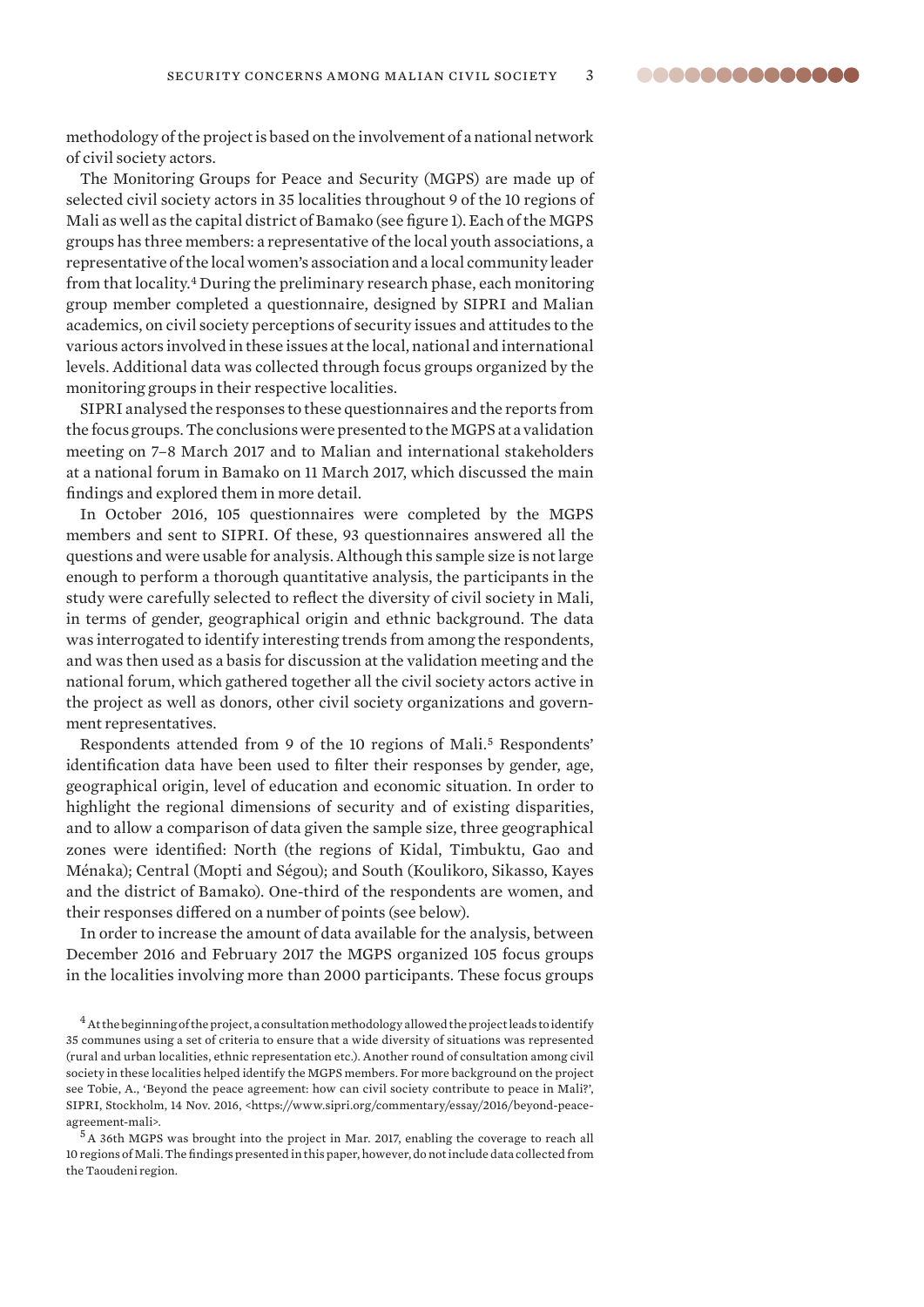were designed to collect perceptions from the civil society actors and authorities involved in the design or implementation of security policies at the local level, as well as the MGPS members themselves. The reports were collated and used to augment the questionnaires.

#### III. Perceptions of security among civil society in Mali

Respondents to the questionnaire were asked to answer questions on the drivers of insecurity, as perceived in their localities. Guided questions were provided for the focus groups, and these larger groups were able to express their views on the issues they felt most affected security, and how effective they felt the responses to these issues have been.

#### **Perceptions of insecurity are closely related to the developmental and economic dimensions**

The issue of physical violence was mentioned in the responses, especially in relation to the presence of armed groups and vigilantes, inter-community conflict and banditry, but respondents also highlighted the key role of unemployment, poverty and access to public services as factors in insecurity. Indeed, at the national level, unemployment, poverty, access to water and electricity, and the lack of infrastructure were cited as the main sources of insecurity (see figure 2).

Issues such as unemployment and poverty were seen as key security concerns in the North and Central zones. For example, 96 per cent of respondents from the Central zone considered unemployment to be a very important source of insecurity and 93 per cent considered the problem of poverty very important. The Central zone (Ségou and Mopti regions), however, is the least affected by unemployment according to official figures. According to the 2016–17 Modular Permanent Household Survey (Enquête Modulaire et Permanente Auprès des Ménages, EMOP survey), 7 per cent of the population is unemployed in Ségou and 9.5 per cent in Mopti.<sup>6</sup> The most affected region is Gao, where 32.1 per cent of the population is unemployed. Unemployment disproportionately affects women. Over half (54 per cent) of all women of working age in Gao were unemployed in 2016–17, according to the EMOP survey.

Security issues in the narrower sense of the term were a shared concern of all categories of respondents. There was a solid consensus on the importance of the 'insecurity generated by the situation in the north of the country'. This was seen throughout the country as the primary source of insecurity. For example, all the respondents from the Central zone considered this issue to be either 'important' or 'very important' (15.38 per cent and 84.62 per cent respectively).

Interestingly, land conflicts came relatively low down the list of priorities as a source of insecurity. This contradicts the general discourse on the importance of land as a major source of conflict among communities. Reports from the focus groups organized by the MGPS, however, found

<sup>6</sup> Malian National Institute for Statistics (INSTAT), *Modular Permanent Household Survey* (INSTAT: Bamako, Aug. 2016), <http://www.instat-mali.org/contenu/eq/rana16pas1\_eq.pdf>.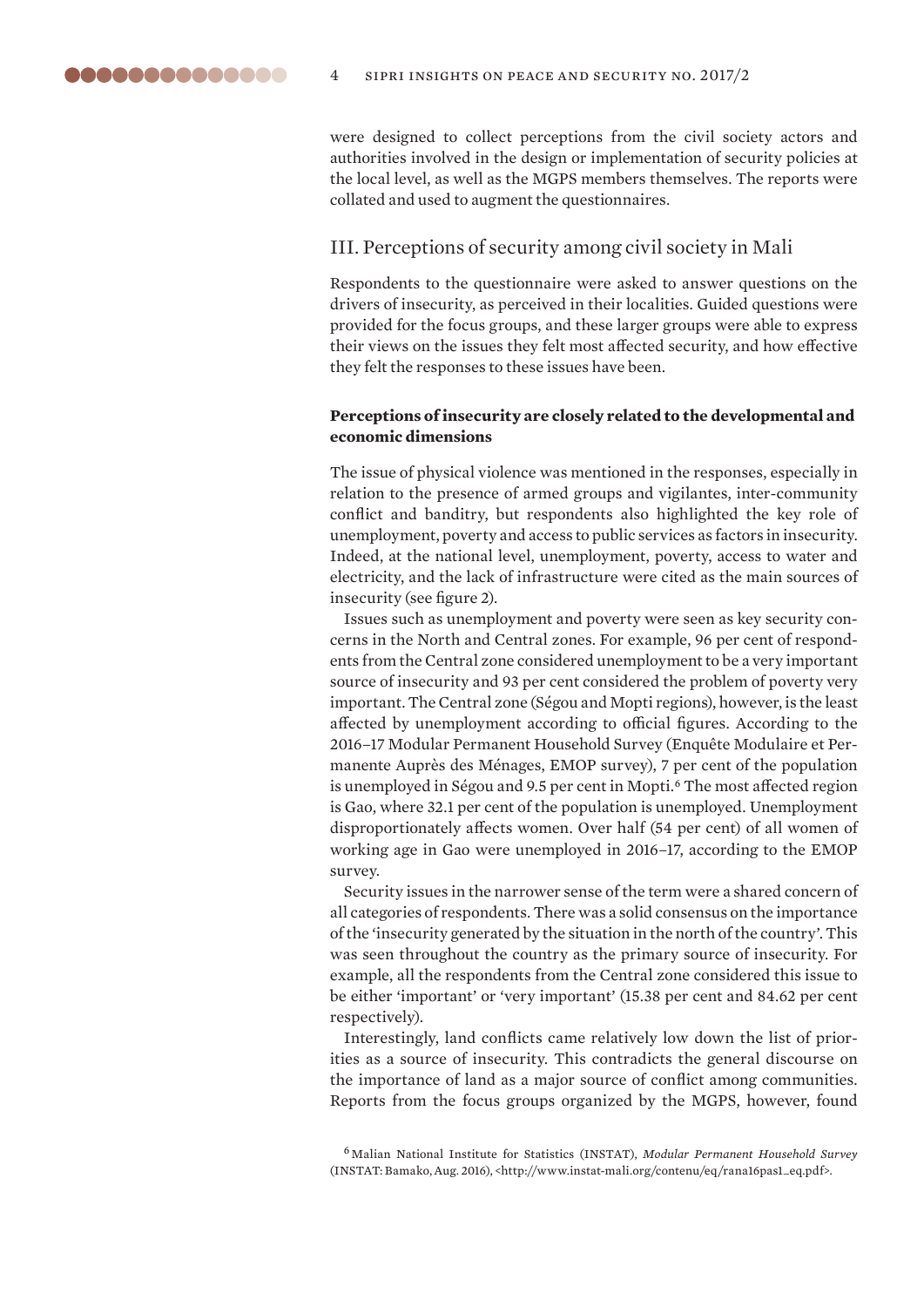frequent instances of conflict over land, without necessarily specifying their gravity. There are a number of possible explanations for this. First, the wording of the questionnaire may have been too restrictive. (The proposed entry, 'conflits liés aux ressources naturelles', or conflicts over natural resources, can more easily be interpreted as being about wider natural resource issues, and not referring directly to conflicts over land access or ownership.) Second, it could be that while conflict over land is common. as noted in the reports from the MGPS focus groups, it is perceived as low-intensity in comparison with events in the north of the country. Finally, MGPS members were asked to discuss this finding during the validation meeting in Bamako in March 2017. Participants explained that while land conflicts were indeed important in explaining insecurity in Mali, the Central and the North zones specifically were affected by other, more pressing security concerns. In this sense, other sources of insecurity took precedence in the respondents' priorities.





Finally, it is worrying to note that a majority of respondents across all three geographical zones perceived a deterioration in the security situation in the period October 2015 to October 2016: 92.5 per cent of respondents in the North zone, 48 per cent in the Central zone and 60 per cent in the South zone agreed that 'the level of violence has increased since a year ago'.

#### **Regional differences and an expansion of the crisis zone from the North to the Centre**

Some regional differences emerged in the perceptions of civil society actors. In particular, actors from the North and Central zones tended to respond in a similar way to questions related to insecurity (see figures 3 and 4). Priority was given to basic needs and direct threats to physical security, such as unemployment, poverty and the presence of armed groups. In contrast, respondents from the South tended to focus on developmental needs such as infrastructure, education, health care, water and electricity (see figure 5). The similarity of the priorities expressed in the North and Central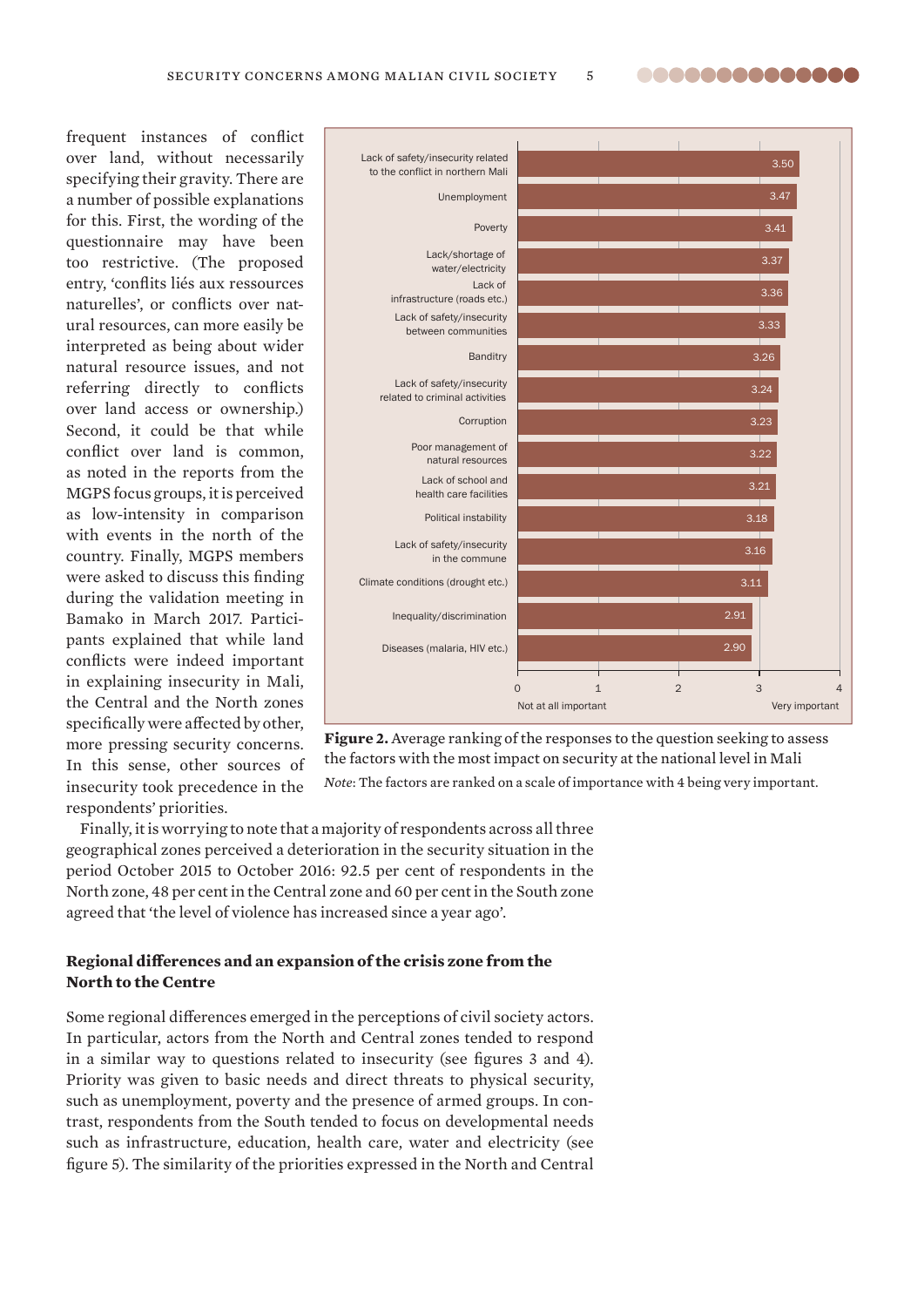zones suggests a shift in the extent of the crisis zone, which was previously in the North, towards the Centre of Mali.<sup>7</sup>

Respondents in the North and Central zones also had different views on security issues in the narrower sense of the term from those in the South. They agreed that violent threats to security had a major impact on their lives and considered the four factors of insecurity most linked to violent incidents—banditry, criminal/illegal activities, community insecurity and political instability—to be the most important.

In a clear indication of the level of insecurity in the centre of Mali, the entire panel of civil society actors from the Ségou and Mopti regions considered 'insecurity between communities' to be either an important (22 per cent) or a very important (78 per cent) problem. These regions have witnessed an increase in the level of violence since 2015. Groups such as the Macina Liberation Front (*Front de Liberation du Macina*) have often used intra- or inter-community tensions to establish local bases and seek to legitimize their actions. Focus group reports from the regions in the Central and North zones frequently mentioned threats to the physical security of individuals. People seen as collaborating with the authorities have been killed and attacks on other communities have gone unpunished, while direct threats and attacks from jihadist groups were also mentioned.

Insecurity linked to illicit trafficking, banditry and political instability was seen as less of a priority in the regions in the South zone (scores of 2.80, 2.78 and 2.75 respectively on a scale of 1 to 4) than other factors of insecurity. For example, 30 per cent of respondents in the Koulikoro, Sikasso and Kayes regions and Bamako district gave banditry a score of 1 ('not important').



The analysis of the questionnaires reveals differentiated perceptions of insecurity. In particular, women and men responded in different ways to a number of questions. In response to the statement 'I feel safe when I go about my daily tasks', women were more negative about their safety in everyday life.8 They also tended to feel insecure in a more localized context than men; for example, they had a greater sense of concern about conflict-related insecurity within the community than men.<sup>9</sup>

Women discussed being a victim of community violence more often than men. They also tended to agree more strongly with the statement 'My community affiliation can make me a victim of violence and insecurity' than men.10 This could be a consequence of women's social position in society, and

 $^7$  Indeed, in recent months, a number of armed groups have emerged or become more active in the central regions. In Mar. 2017 a video statement announced the merger of a number of jihadist groups in Mali into the Jama'at Nusrat ul-Islam wal-Muslimeen, which translates as Group for the Support of Islam and Muslims (JNIM). This new group includes jihadist groups based in the northern regions, such as al-Qaeda in the Islamic Maghreb, Al mourabitoune or Ansar Dine, but also, strikingly, representatives of groups from the central regions, such as the Macina Liberation Front (also known as Katiba Macina).

8 An average ranking of 2.69 on a scale of 1 (not important) to 4 (very important), compared to 2.87 for men.

 $^9$  An average ranking of 3.36 on a scale of 1 (not important) to 4 (very important), compared to 3.07 for men.

<sup>10</sup> An average score of 3 for women and 2.59 for men on the scale of 1 to 4.



**Figure 3.** The five main issues identified in northern Mali

*Note*: The issues are ranked on a scale of importance with 4 being very important.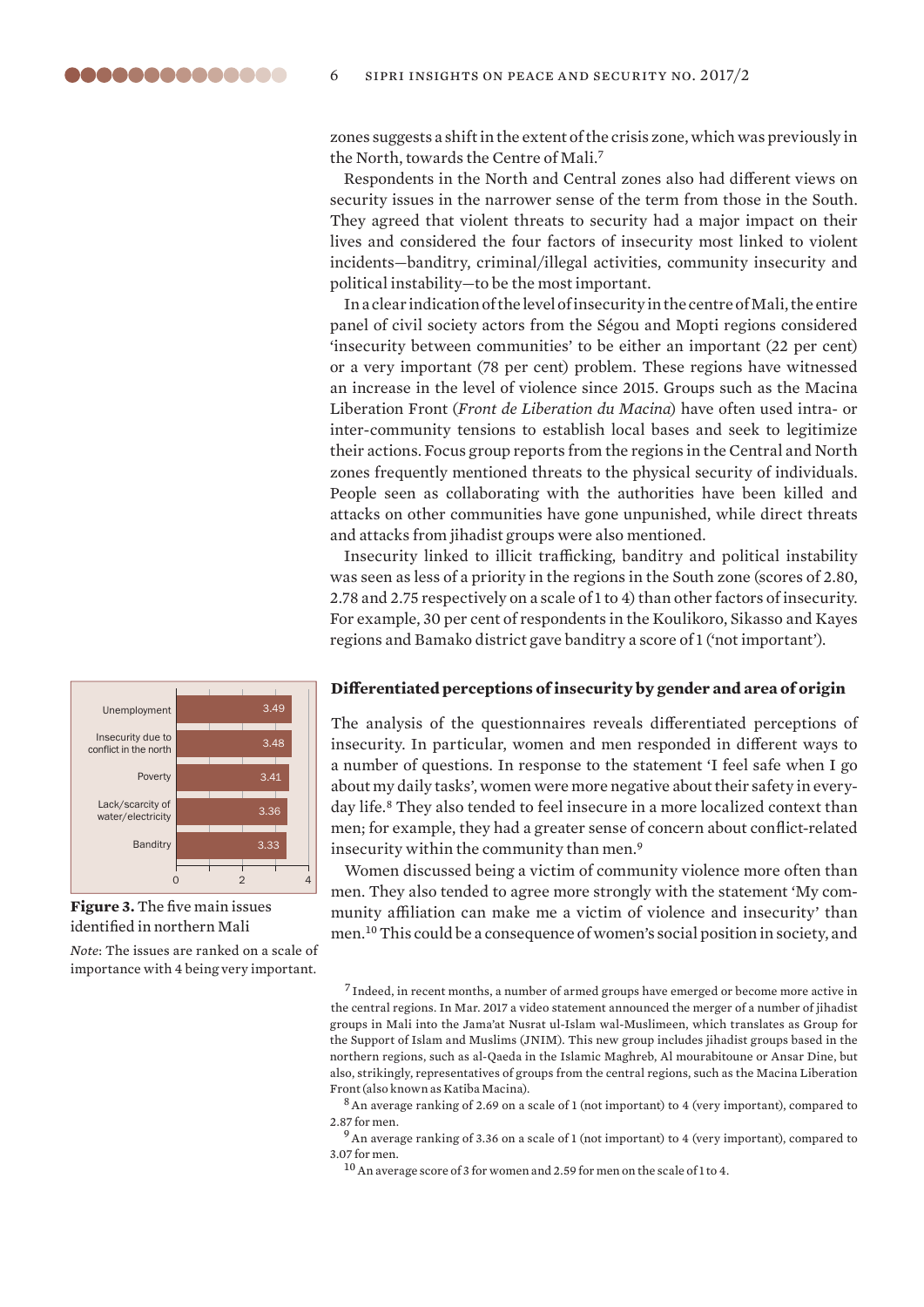their role as 'perpetual social juniors'. This area would benefit from further study in order to better grasp the dynamics of violence and insecurity linked to gender and community affiliation.<sup>11</sup>

Finally, some regional dimensions also emerged. The populations in the North, and men in particular, tended to feel more insecure when moving around, and in particular when passing through areas affected by insecurity. Residents in the North strongly agreed (89 per cent) with the proposition: 'There are certain routes and certain areas that I avoid using because I think they are dangerous'. The median response was 3.84 in the North and 3.19 in the Central zone, but only 2.57 in the South.

This spatial dimension of insecurity, which is localized to the district or village level for women and concerns wider movement for the male population in the North, also requires further exploration as it is likely to have consequences for the future design and implementation of security policies. A spatial dimension to insecurity differentiated by gender and socio-economic factors will have an impact on the economic and social activities of the populations concerned. Focus group participants frequently discussed how access to weekly markets, access to the fields and investments in economic infrastructure were significantly curtailed by insecurity. Many MGPS focus group reports highlighted the strong demand for the security forces to be more mobile, instead of focusing on specific strategic geographical areas. An approach based on geographical 'safe havens' does not correspond with either the expectations of the population or the economic realities.

These gender and regional differences make a strong case for differentiated approaches to security policy, and for a localized approach to both strategic and operational mechanisms for improving the security situation. Men and women in different regions have specific expectations and requirements of a security presence.

#### IV. Security actors and their responses to insecurity

The need to bring about security and stability in Mali leads on to questions about the legitimacy and perceived efficiency of the actors tasked with this endeavour. To be sustainable and promote local ownership, international approaches to fragile states emphasize statebuilding and put the state firmly in the driving seat.12 Reinforcing the authority of the state is recognized as a key priority in Mali. The 2015 Algiers Peace Agreement provides for strong support to state institutions and calls for a greater degree of local decision making to adapt policies to local realities.<sup>13</sup>

<sup>11</sup> Cadets sociaux (social juniors) as defined in Bayart, J.F., *L'Etat au Cameroun* [The state in Cameroon] (Presses de la Fondation nationale des sciences politiques: Paris, 1979). Social juniors are kept at the bottom of the social ladder. While some degree of social mobility is possible in Malian society, it is often out of reach for women. Sow, N. et al., *Socié té et culture au Mali: Problé matiques du changement* [Society and culture in Mali: Drivers of change] (International Alert: London, 2014).

<sup>12</sup> See e.g. International Dialogue on Peacebuilding and Statebuilding, Stockholm Declaration, <https://www.pbsbdialogue.org/en/>.

 $^{13}$  The Algiers Peace Agreement of 2015 stipulates that 'the final settlement of the conflict requires a governance system that takes local realities into account', and plans, among other measures, for the establishment of a 'police territoriale', or local police forces responsible to newly created regional authorities. The exact remit and definition of this 'police territoriale' are yet to be determined.



Figure 4. The five main issues identified in central Mali

*Note*: The issues are ranked on a scale of importance with 4 being very important.



**Figure 5.** The five main issues identified in southern Mali

*Note*: The issues are ranked on a scale of importance with 4 being very important.

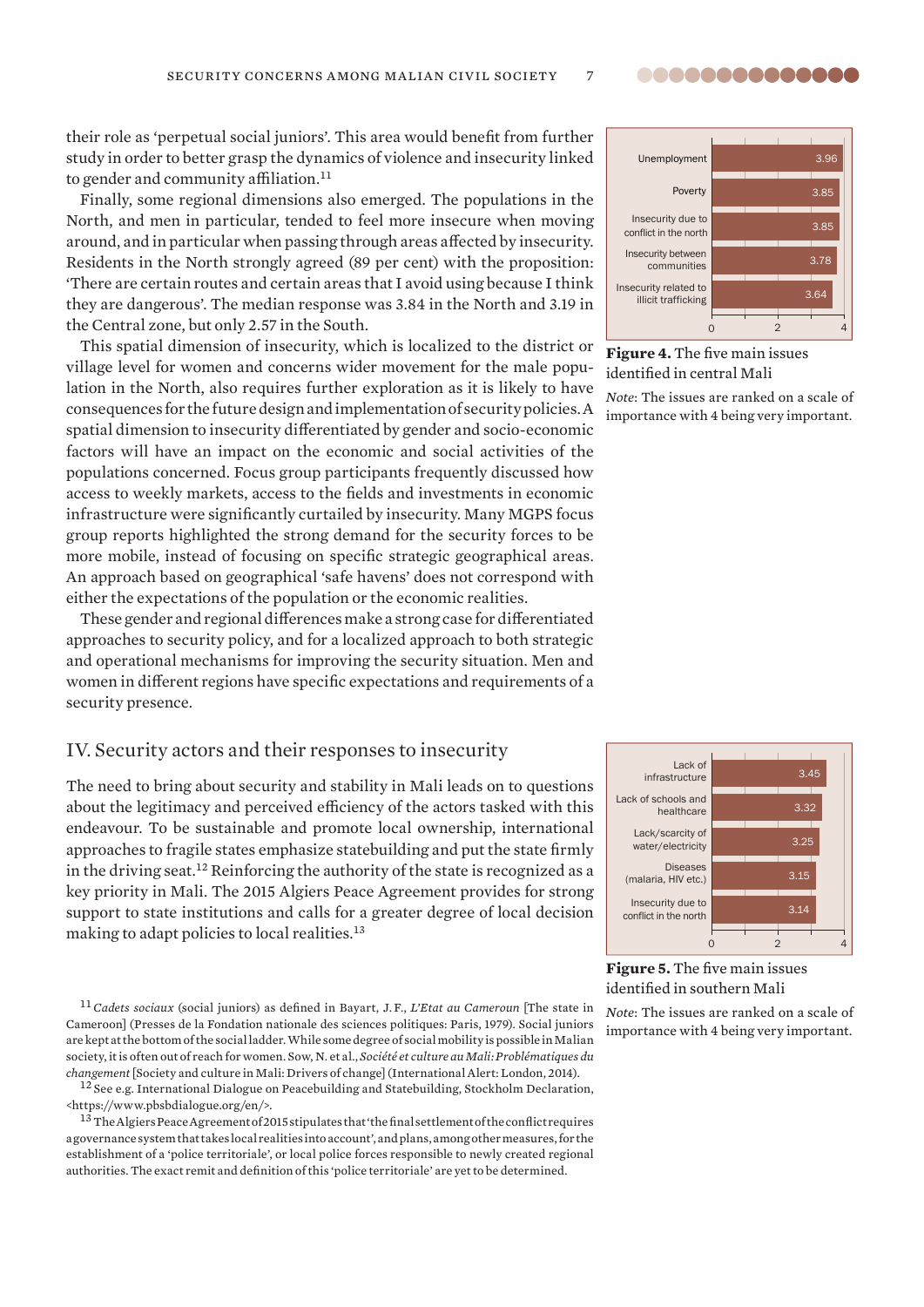However, the Malian state also faces numerous challenges to establishing its authority and legitimacy. Local specificities and geographical differences in Mali make it very difficult to provide basic services to the entire population in ways that are adapted to the many different social and economic realities. Foreign interventions, to which the country is prone, given its level of interdependence with its neighbours and the number of international missions since the 2012 crisis, can also be seen as by-passing the state and undermining its sovereignty. Finally, the strength and resilience of traditional, local social governance mechanisms mean that people are often reliant on actors operating outside of formal state structures to meet their basic needs.

#### Perceptions of the effectiveness of security actors

The civil society actors involved in the study were asked to express their opinions on the contributions of a range of domestic and foreign security actors to peace and the security of various populations. On the exogenous security forces (MINUSMA and Operation Barkhane), there was a consensus among the three geographical zones and a majority of the opinions expressed about their contribution were positive. A majority of actors in the North, Central and South zones expressed a positive opinion of MINUSMA (61 per cent, 67 per cent and 81 per cent respectively) and of Operation Barkhane (64 per cent, 65 per cent and 65 per cent respectively). The same applied when they were asked about the police/gendarmerie or national guard (62 per cent, 65 per cent and 67 per cent positive respectively) and the work of the Malian armed forces (82 per cent, 71 per cent and 65 per cent respectively).

These positive views of the defence and security forces, in particular of the international forces, somewhat contradict the critical views regularly expressed in the Malian media.<sup>14</sup> When asked to discuss these differences between the results of the questionnaires and the views generally held by most media organizations in Bamako, the civil society actors explained that while they shared a degree of frustration with the perceived inability of foreign forces to fulfil their mandate, they also benefitted directly from their presence. In particular, they mentioned the services rendered to the population, in connection with infrastructure and access to health care, or the fact that the presence of international forces creates jobs and new opportunities for the population, while also providing transport and access to urgent health care in military hospitals.

It is also interesting that the responses tend to indicate that negative opinions about the effectiveness of the defence and security forces (Operation Barkhane, Mali's armed forces, and the police, gendarmerie or national guard) are concentrated in the South (25 per cent, 20 per cent and 19 per cent respectively of respondents in the South zone expressed negative opinions). This could suggest that opinions about the security forces differ, depending on the proximity of the respondent to the theatre of operations. It was also argued that the Bamako-based population was more influenced by the national media, and by political actors who frequently criticize international

<sup>14</sup> See e.g. Kouare, O., 'Barkhane sur le fi l!' [Barkhane on the wire], Maliweb, 25 Aug. 2015, <http:// www.maliweb.net/contributions/barkhane-sur-le-fil-1750552.html>.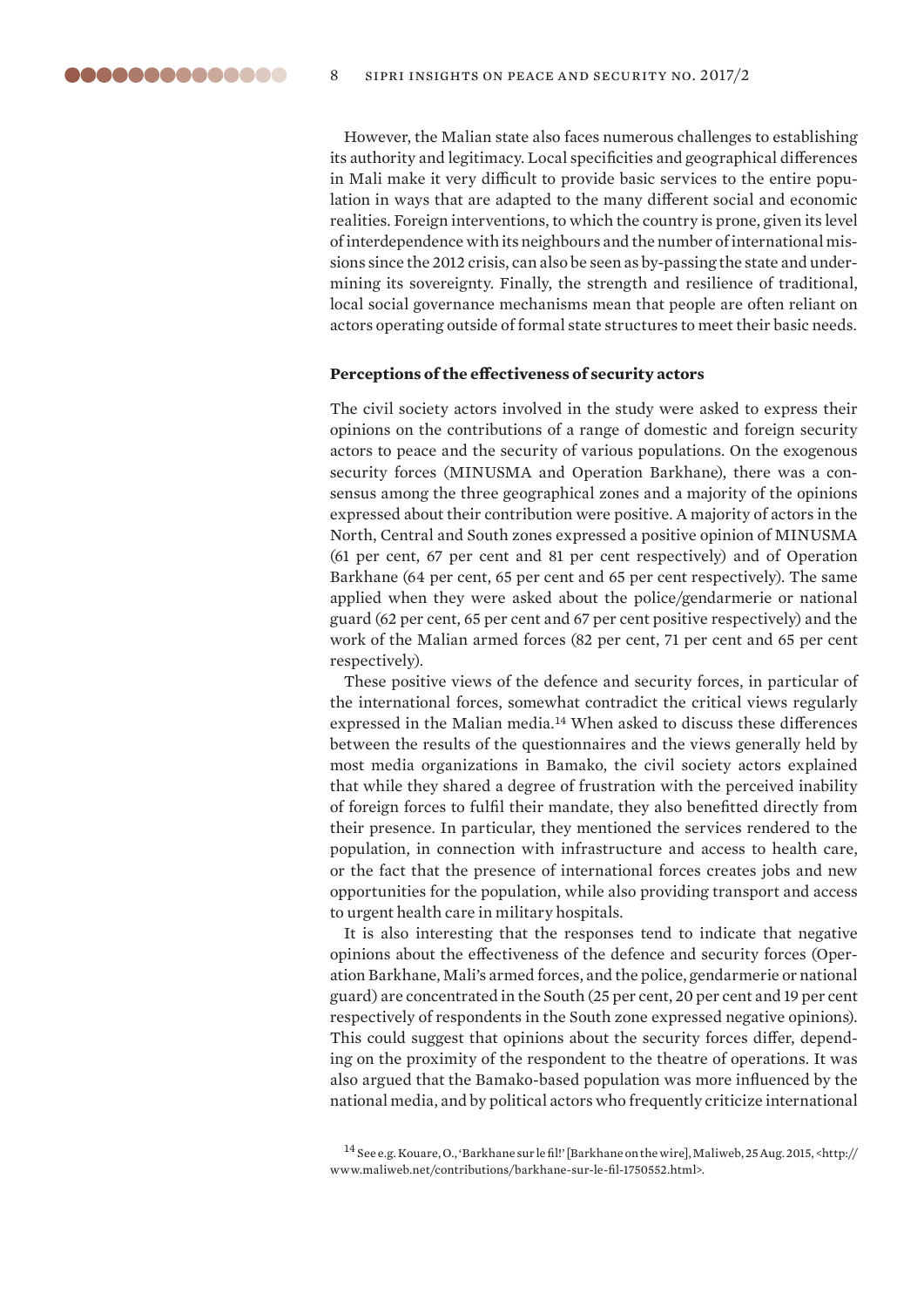actors, and had a more politicized view of the international presence than regional respondents.

Reports from the focus groups organized by the MGPS frequently cite the quality of the relationship between local populations and the security forces as a measure of security. There were some reports of functioning and mutually beneficial relationships, such as in the Koulikouro and Gao regions, where early warning systems have been put in place to inform security actors of potential risks. In the Gao region, for instance, there was mention of a free telephone number that people could call to report a security risk. In other places, however, the collaboration was seen in more negative terms, and the defence and security forces were perceived as responding poorly to the population's needs or even hostile. Across the regions, the MGPS identified a crucial role for civil society in informing the security authorities of the priorities of the population, and relaying information to a wider audience about the operation and mandate of the security forces. However, in the Central zone, and to a lesser extent in the North, there were numerous mentions of the risk of being seen as an informer, and the possible repercussions for individuals regarded as playing such a role.

#### **A lack of confi dence in formal and national institutions**

The questionnaire also assessed the extent to which various formal and informal institutions were seen as trustworthy. Respondents placed more trust in informal or civil society institutions—non-govern mental organizations (NGOs), religious institutions and traditional authorities—than in formal and national institutions (political parties, the prefecture, the president or the Court of Justice). The contrast was stark (see figure 6).

Moreover, confidence in state institutions is strongest in the South and decreases the further away from Bamako respondents are located. For example, the government's effectiveness at resolving the conflict in northern Mali was ranked 2.63 in the South zone, 2.56 in the Central zone but only 2.00 in the North zone.

Overall, the results demonstrate the strong legitimacy of local service delivery among civil society entities and a general mistrust of many national institutions. These perceptions will need to be taken into account when drawing up operational plans for security policies. These results could indicate strong support for decentralized service delivery and a call for greater use of informal service providers such as civil society and traditional or private sector entities.

#### **A positive view of the contributions and potential of civil society and non-state actors**

Respondents expressed strong confidence in the work of NGOs and civil society more generally. International and national NGOs were greatly appreciated. Positive opinions about international NGOs were held by 95 per cent of respondents and participants in the North zone, 81 per cent in the Central zone and 91 per cent in the South zone. For national NGOs, the approval rate was 95 per cent in the North, 84 per cent in the Central zone and 87 per cent in the South. This could be linked to the relative absence of state services in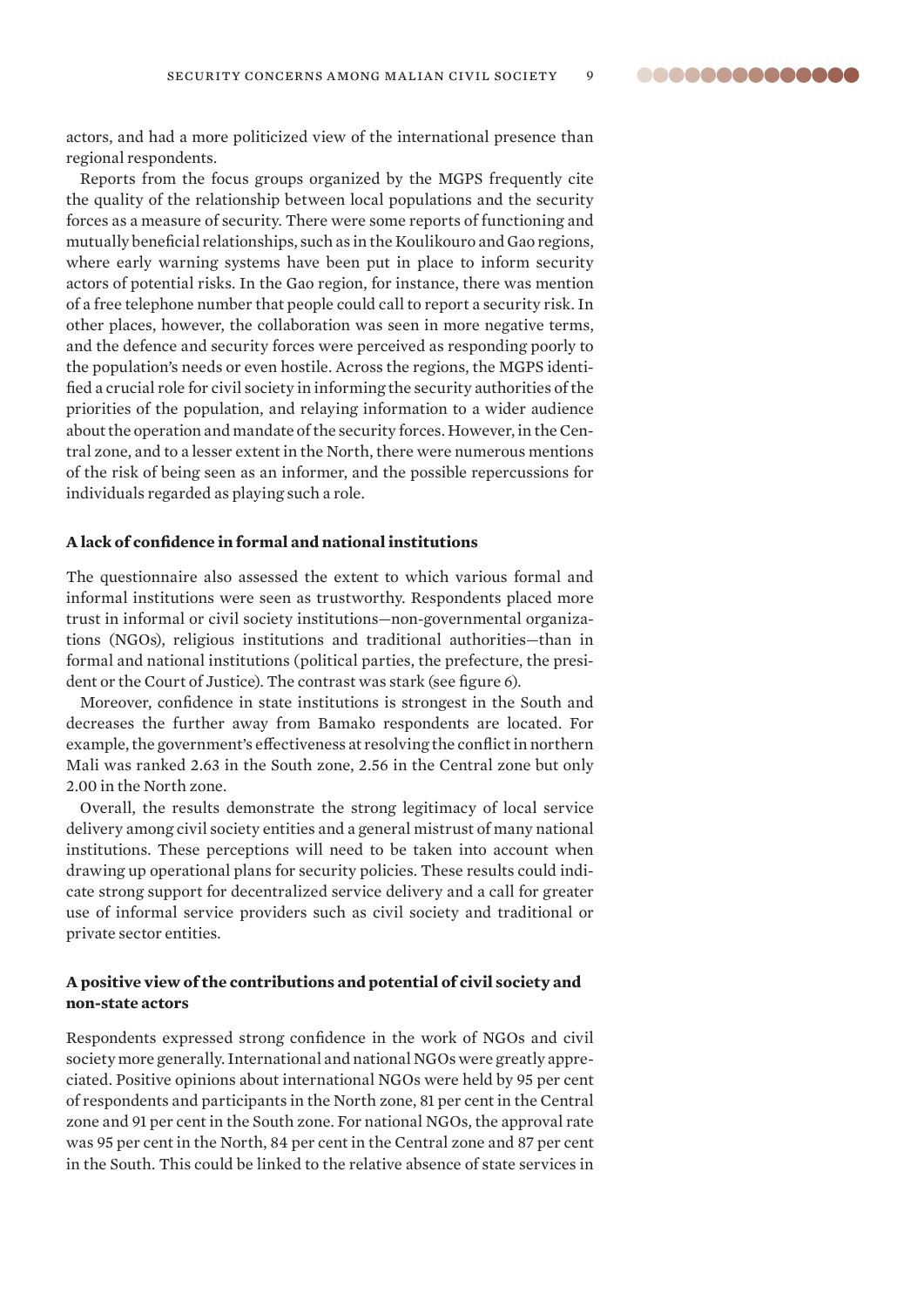

**Figure 6.** Average ranking in answer to the question 'To what extent do you trust the following institutions in Mali?'

*Note*: Each institution is ranked on the level of trust that the respondent has in the institution with 4 representing complete trust.

the regions of Mali, beyond urban centres, which is mitigated by a strong presence of NGOs providing health care and education or supporting the local economy.

In addition, respondents expressed a strong demand for the increased involvement of civil society in matters of peace and security (98 per cent of responses). There was also overwhelming confidence in the ability of civil society to have a positive influence on local security policies (88 per cent). This is probably due to the fact that the respondents were themselves part of Malian civil society. Nonetheless, it is interesting that they see a role for themselves and their peers in improving the security of the population. In a country that contains so much geographical and social diversity, and where the state has a limited capacity to provide the necessary services, the use of local civil society in service delivery in a way that is adapted to local needs could be highly beneficial for the state.

On a more negative note, it is worrying that civil society in the two central regions demonstrated a comparative lack of confidence in the effectiveness of NGOs. both national and international

(12 per cent of questionnaire respondents held negative opinions of each).

The questionnaire also included a question generated by the community itself about non-state security actors: 'Is there another security actor in your community?' (a self-defence group, citizens' committee or other). More than two-thirds of the questionnaires identified a local organization that plays such a role in one way or another. The replies mention the presence of armed groups, very often with community affiliations, vigilance committees or youth organizations. Security sector reform (SSR) is a concern for many actors in Mali, and plans for the disarmament, demobilization and reintegration (DDR) of ex-combatants are seen by many as a way of recognizing and financially compensating formal and informal armed groups. In this context, the presence of so many informal security actors across the whole country could be problematic, and national SSR and DDR plans are likely to be hotly contested.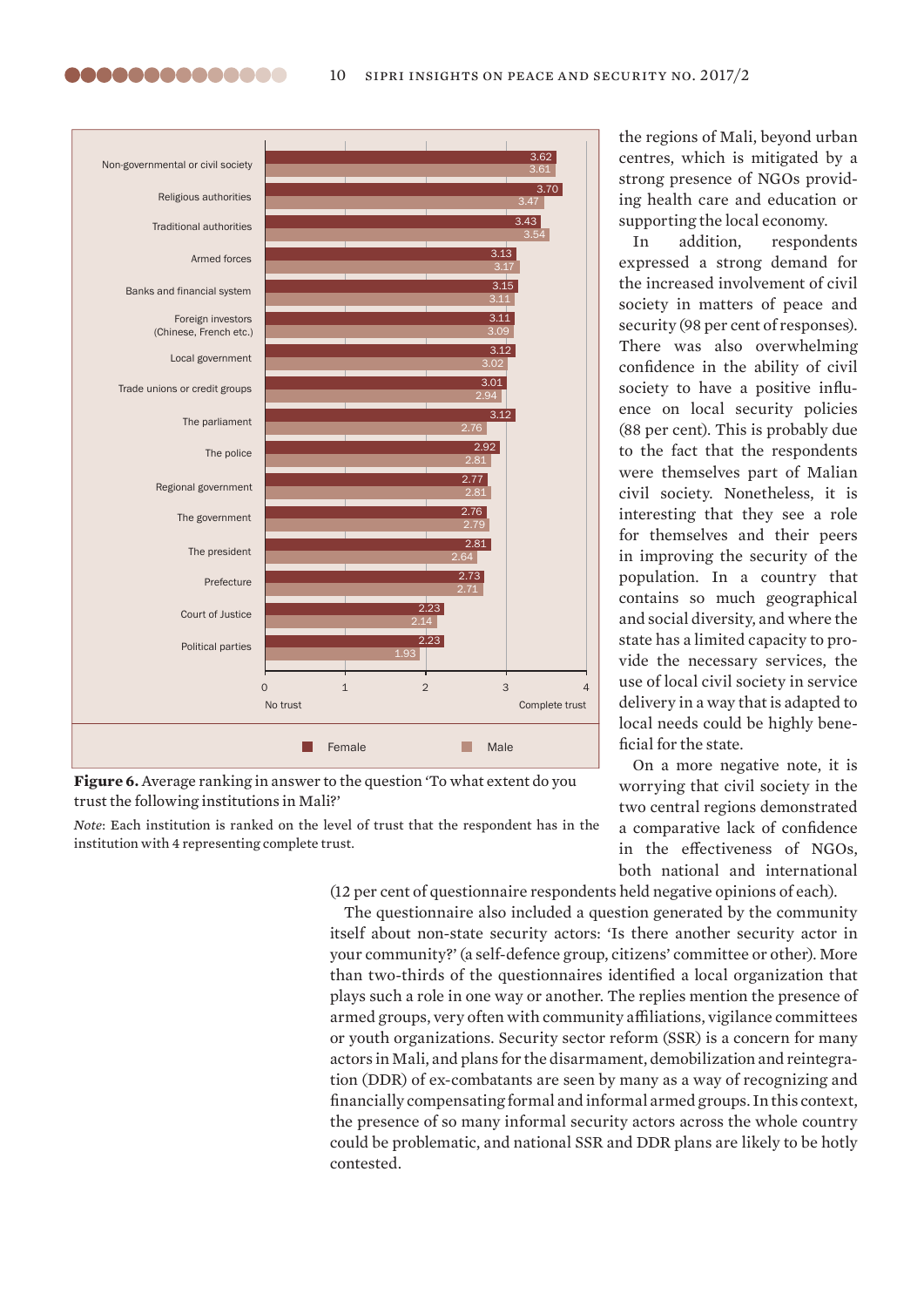#### **Responses to insecurity: a call for a developmental approach**

The perceptions of the main drivers of insecurity described above demonstrate a link between economics, access to services and security issues. Respondents expressed their perceptions of insecurity largely on the basis of their ability to meet their economic, health, education and travel needs. This also partly explains the opinions expressed about the potential for development projects to improve security ('The ongoing development projects in my community reduce the potential for conflict in the future'). Respondents strongly agreed with this proposal (average response score of 3.31). Interestingly, this was particularly the case for women, who expressed noticeably greater agreement than men (3.50 against 3.22). This tends to reinforce the idea that women's insecurity is even more linked to access to services and conflicts at the local, community or inter-community levels, and that the appropriate responses to the issues they perceive as sources of insecurity are developmental in nature.

There are differences in the development priorities of women and men. Men see the lack of infrastructure such as roads as a major economic problem (3.46 compared to 3.15 for women), while women see 'climatic conditions' as a priority issue, most notably drought (3.38 versus 2.98 for men). Women are also more concerned about poverty (3.52 versus 3.36 for men) and disease (3.04 versus 2.84). The latter may be due to the fact that morbidity rates for women in the 15–59 age group are higher than for men (24.5 per cent compared to 17.5 per cent for men of the same age group, according to the July 2015 EMOP survey, published in September 2015).

#### V. Lessons from these initial findings

This survey of civil society actors in Mali identifies a number of issues about security in Mali. According to the actors involved in the project, security is as much a developmental question as an issue of exposure to violence. They make a strong case that developmental and political answers to insecurity should go hand in hand with the 'hard security' approach that is currently so visible in the country. Violence and the lack of resolution to the conflict in the North are concerns shared by most Malians. The current focus on tackling the presence of armed groups and the implementation of a peace process is of key importance. However, national and international actors will need to demonstrate that they consider the daily priorities of the populations most affected by insecurity in their security approaches.

The analysis presented above demonstrates how security is perceived differently by men and women, and in the different regions of Mali. A single national plan to restore stability and tackle insecurity would face great difficulties in addressing these diverging priorities and taking account of the needs of different strands of the population. In the light of current efforts to reform the security sector and the window of opportunity offered by the 2015 peace agreement, particular attention should be given to the expectations of the target populations. Men and women may not have the same needs, and the socio-economic conditions of different communities will require targeted attention when it comes to defining remits and the operationalization of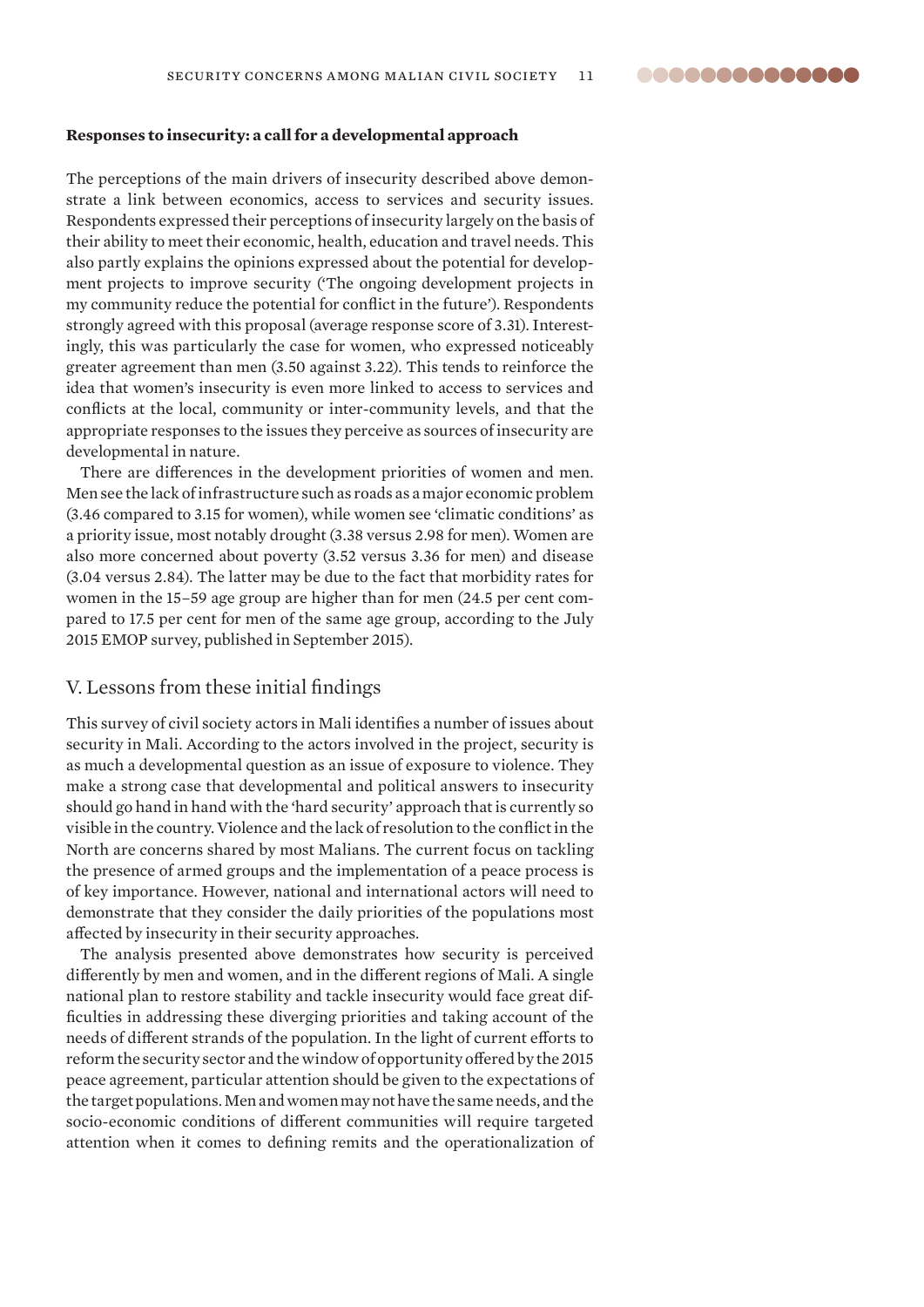some of the provisions in the peace agreement, such as the 'territorial police', or the way that resources for development are allocated at the local level.

Finally, these initial research results show that civil society in Mali has not been passively waiting for governmental or international support. Many initiatives have been taken at the grassroots level, sometimes outside of state control, to tackle the impact of a lack of services and security. Youth have been mobilized to patrol the streets at night in some areas, and dialogues have been organized between local populations and the security authorities. During the crisis, civil society in Mali—however it is organized structurally, formally or informally—has been an important actor in reducing the effects of the state's difficulties in delivering services. Some of the responses from civil society have resulted in positive outcomes for the population, in the perceived absence of the state. Some, too, may have had negative consequences, in that they avoid the democratic control of state institutions and take an approach to service delivery based on communitarianism. However, these initiatives have considerable potential that should be better documented and tapped into, in order to support the government's efforts to bring about a return to stability, and development for all. SIPRI and CONASCIPAL will work together to explore some of these dimensions; and will continue to develop quantitative and qualitative studies to unpack further the local perceptions of security in Malian civil society.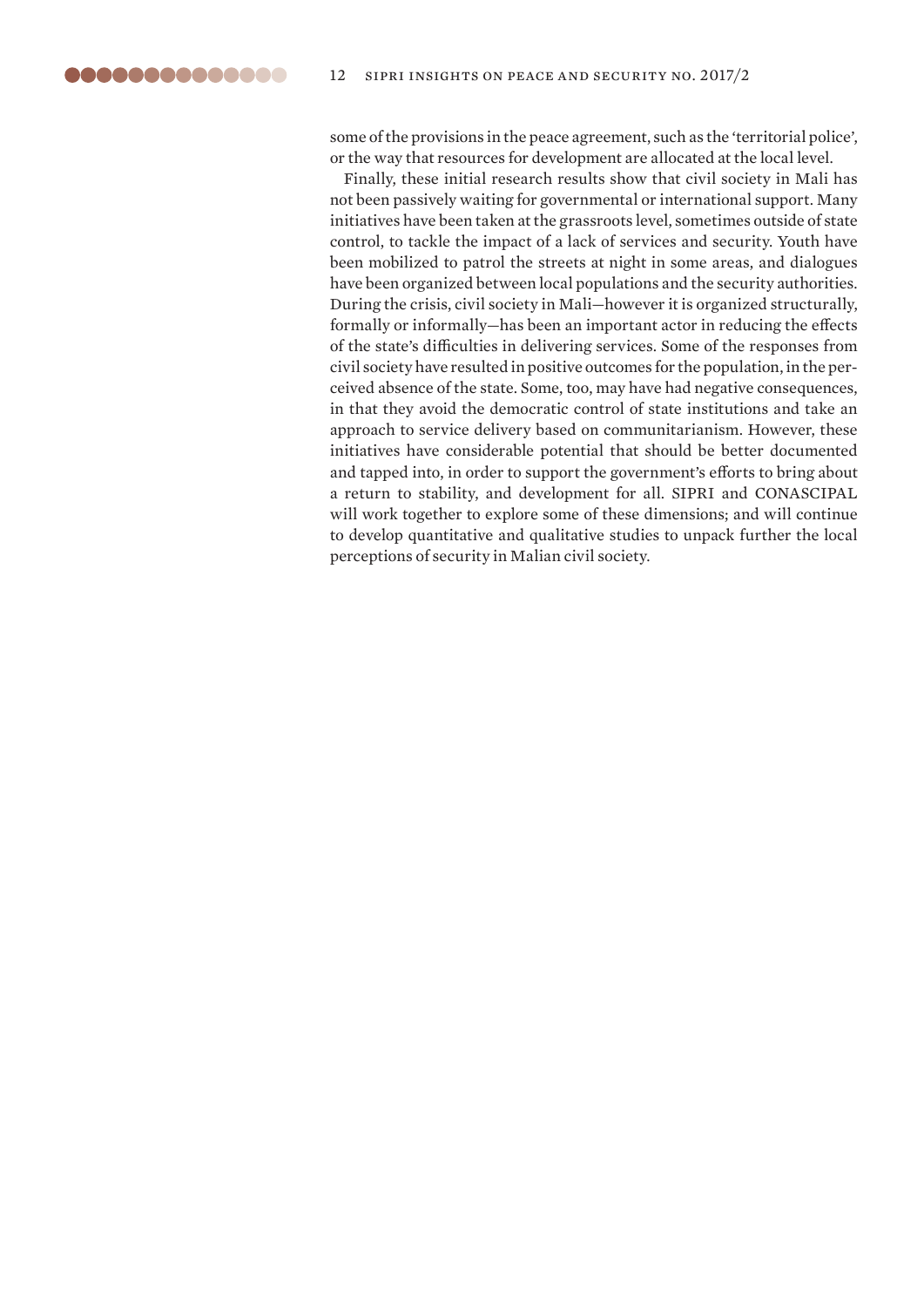### Abbreviations

| CONASCIPAL     | Malian National Coalition of Civil Society for Peace<br>and the Fight Against the Proliferation of Light<br>Weapons |
|----------------|---------------------------------------------------------------------------------------------------------------------|
| <b>DDR</b>     | Disarmament, demobilization and reintegration                                                                       |
| <b>EMOP</b>    | Enquête Modulaire et Permanente Auprès des                                                                          |
|                | Ménages (Modular Permanent Household) survey                                                                        |
| <b>EUCAP</b>   | European Union capacity-building mission in Sahel                                                                   |
|                | Mali                                                                                                                |
| <b>EUTM</b>    | <b>European Union Training Mission</b>                                                                              |
| <b>MGPS</b>    | Monitoring Groups for Peace and Security                                                                            |
| <b>MINUSMA</b> | United Nations Multidimensional Integrated                                                                          |
|                | Stabilization Mission in Mali                                                                                       |
| <b>NGOs</b>    | Non-governmental organizations                                                                                      |
| <b>SSR</b>     | Security sector reform                                                                                              |